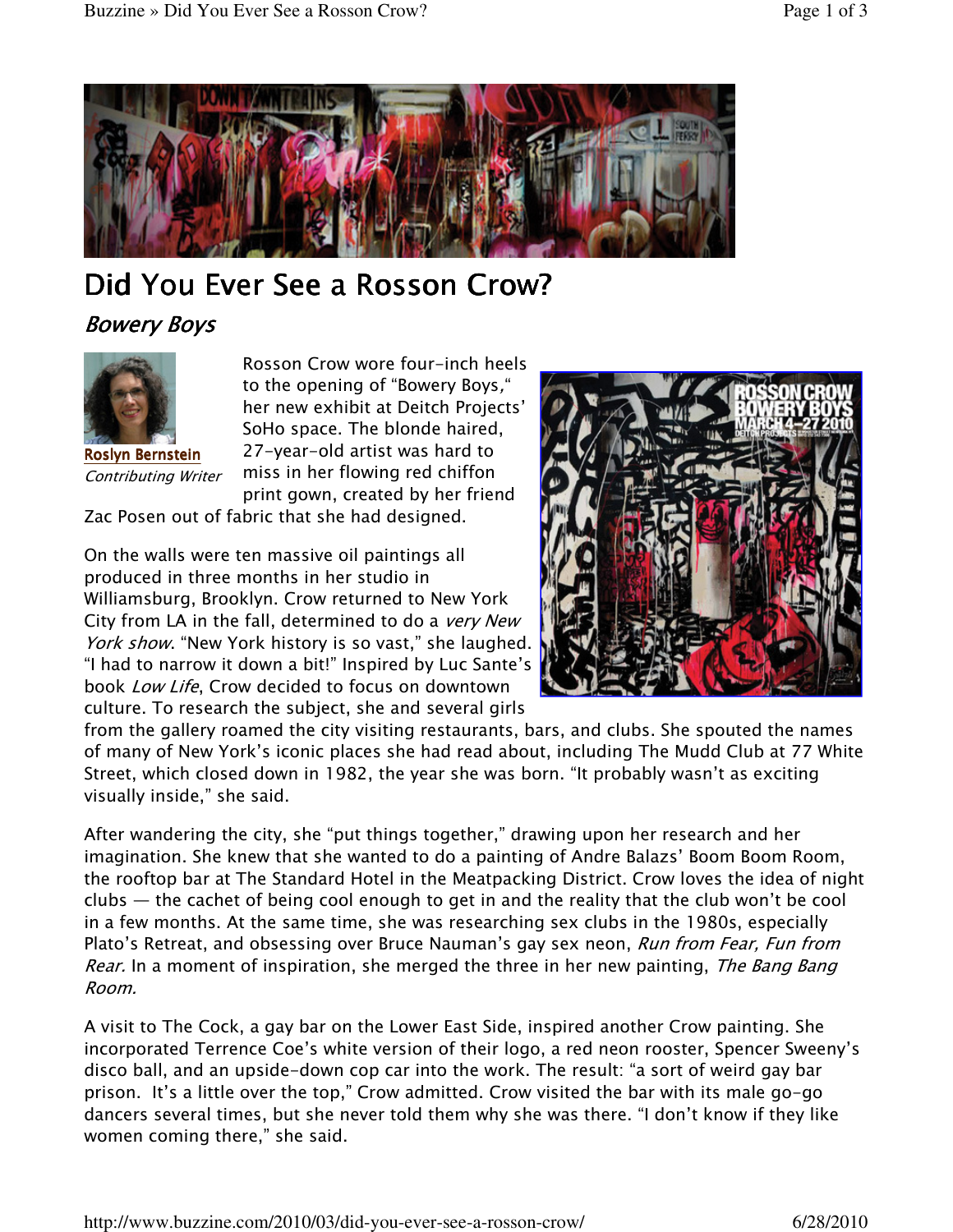Elsewhere in the exhibit, the stained glass windows of the old Bowery Mission are superimposed on the interior of its new neighbor, the New Museum, and Allen Ruppersburg's texts from MoMA appear magically in an 1800s barbershop. On the back wall, *Bowery Station*, 1982, 2010, a 9 x 25 feet oil, acrylic and enamel on canvas painting anchors the exhibit, its white subway car bearing the destination sign, South Ferry.



As a female artist, this is not the first time Crow has been drawn to masculine subjects. "I want to take them on," she said, "to make them my own." For her LA show at the Honor Fraser Gallery, "Night at the Palomino," Crow researched the history of spaces that no longer exist: The Ambassador Hotel, Coconut Grove and the Palomino. She is a big fan of country music, and especially of Dwight Yoakam, who often performed in the club. For the opening of the exhibit, she dressed up in a vintage Las Vegas showgirl outfit.

Crow traces her passion for history back to her

childhood. Although she was raised in a suburb of Dallas where everything was new or faux (the strip malls were faux Tuscan or Greek revival), she always had a fascination for historical periods. As a child, when she played House, it was set in Victorian England and she loved dressing up in vintage clothes.

From Texas, she traveled to New York City where she spent four years at The School of Visual Arts  $-$  the first year stuck in a miserable  $8 \times 10$ -foot dorm room with horrible blue carpet. Eventually, she moved out, first to Astoria and then to an apartment in Chelsea. Always an over-achiever, she did not spend her time at clubs. Instead, she started working for galleries and for artists, including a stint interning at Deitch and work at Metro pictures.

Crow studied painting at SVA, where, for her senior show, she began to paint interior spaces. She visited the Met weekly, hanging out in the period rooms. She loved the art, but she also loved the idea of fake history  $-$  the fake recreations of a moment in time.

Critical of SVA's academics ("it's a school of idiots!"), Crow headed straight to Yale for an MFA degree. Yale fed her brain. She could take any courses she wanted to, and she did: Harold Bloom's Shakespeare class (she loves Shakespeare), the History of English landscape gardens, the Fantastic in Italian literature… After New Haven, it was off to Paris for a residency. Always restless, she found herself in Paris thinking of moving to LA. "I love to move. I love to be challenged by a city." Although she is happy in New York and has many friends here, she is not sure where she will travel next.



Crow has been earning her living from her art for several years now  $-$  a feat that few under-30 painters achieve. No wonder  $-$  the paintings in "The Bowery Boys" show are huge in size, but they also, at \$45,000, are not priced for the current recession.

Still, however successful she is financially, she's a rebellious spirit. While her latest show celebrates how gangs, graffiti, gays, drugs and illicit sex shaped New